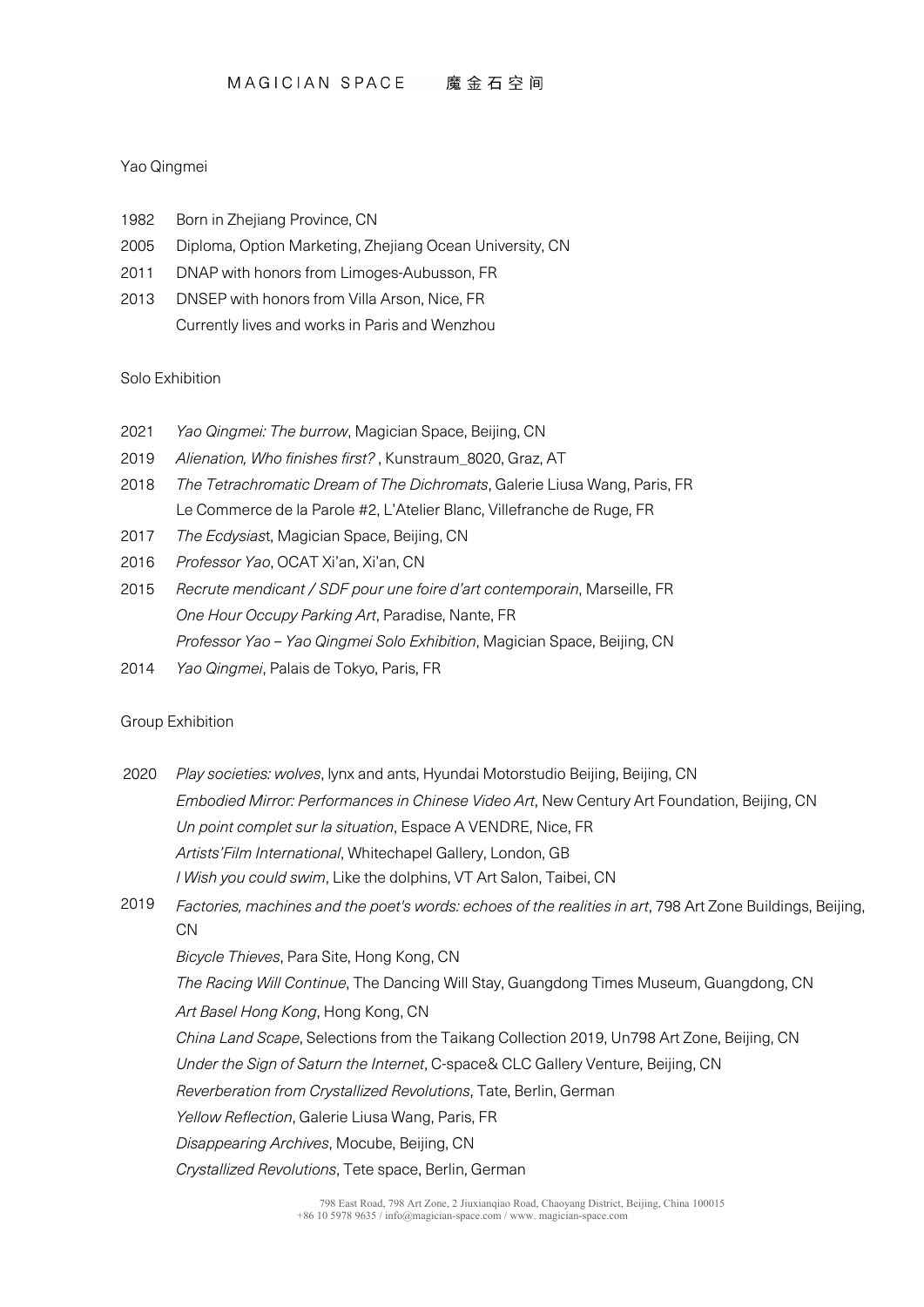#### MAGICIAN SPACE 魔金石空间

*Art Paris*, Le Grand Palais, Paris, FR

2018 *Dance with it*, Taikang Space, Beijing, CN *New Metallurgists*, Julia Stoschek Collection, Dusseldorf, DE *Here / Elsewhere: The Sample of Overseas Chinese Art*, He Xiangning Art Museum, Shenzhen, CN *Respire – Works from the Lemaitre Video Art Collection*, Herzliya Museum of Contemporary Art, Herzliya, ISR *Brace for Impact*, curated by De Appel, De Appel Curatorial Programme, Amsterdam, NL *Jeune Création 2018*, Beaux-Arts de Paris, Paris, France *NOW: A Dialogue on Female Chinese Contemporary Artists*, Co-organised by CAFA Art Museum, Centre for Chinese Contemporary Art, and Tate, UK 2017 *Frontier: Re-assessment of Post-Globalisational Politics*, OCAT Shanghai, Shanghai, CN *A Separation*, Gallery Yang, Beijing, CN *la pensée du tremblement*, Jeune Création, Paris, FR *The Unknown Future – Hebei International Visual Art Experimental Exhibition*, NIU Art Space, Shijiazhuang, CN *the 1st Porsche Young Chinese Artist of the Year*, Programme Nomination Exhibition, Shanghai, CN *A Chemical Love Story*, Tang Contemporary Art Beijing, Beijing, CN *Every Skyscraper is Built from the Ground*, the 2nd Changjiang International Photography and Video Biennale, Chongqing, CN *The New Normal: Art and China in 2017*, UCCA, Beijing, CN *Art Basel Hong Kong*, Film sector, Hong Kong, CN 2016 *HISTORICODE: Scarcity& Supply*, The 3rd Nanjing International Art Festival, Baijiahu Art Museum, Nanjing, CN *Pixel Park: Contemporary Video Art Exhibition*, Jing' an sculpture park, Shanghai, CN *Not Early Not Late*, Pace Beijing, Beijing, CN *Yes I can! Un portrait du pouvoir*, Centre d'art contemporain Walter Benjamin, Perpignan, FR *JCE Biennale 2015 – 2017*, LVA , PL, DK *Vidéo D*`*ARTISTE*, Le Carreau Du Temple, Paris, FR *We Refugees-Of the Right to Have Rights*, Badischer Kunstverein, GER *Vidéo d'artistes, La Ville au Corps*, Le Carreau du Temple, Paris, FR 2015 *La Leçon, Espace à vendre*, Nice, FR *Le JCE Biennale 2015/2017*, Europe *Zamin Time, Cité Internationale des Arts*, Paris, FR *28°00′N 120°42′E*, How Art Museum, Wenzhou, CN *LOOP*, Barcelona, ESP *Fundamental Labor,* Koala Space, Tianjin, CN *LES TEMOINS*, Pavillon Blanc, Centre d'art de Colomier, FR *Pour Quelques Minutes de Plus*, la Générale en manufacture, Sèvre, FR *Zoom Contemporary Image Art Invitational Exhibition*, Xi'an, CN *Traverse Vidéo*, Galerie Concha de Nazelle, Toulouse, FR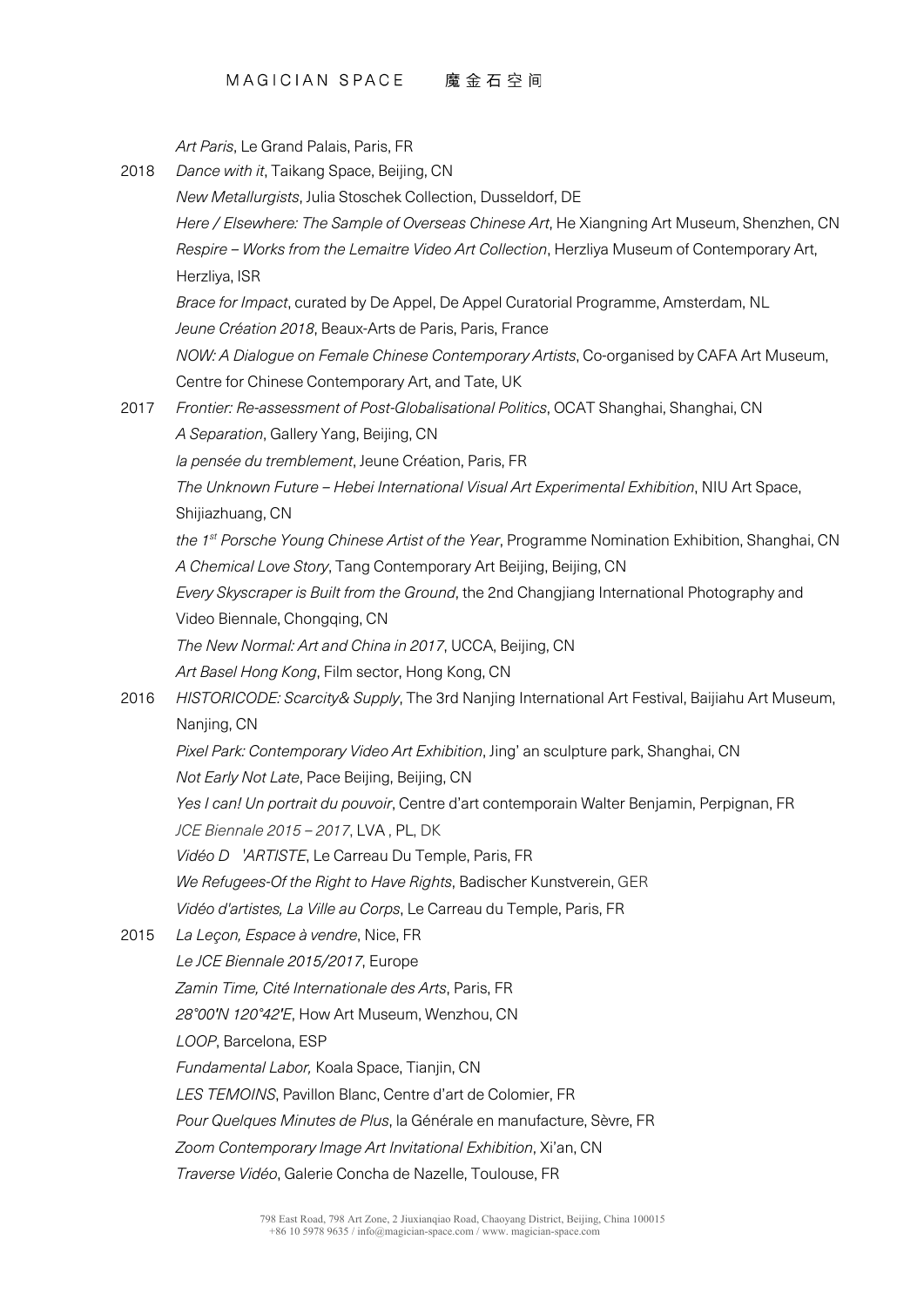#### MAGICIAN SPACE 魔金石空间

*Brussels Cologne Contemporaries*, Bruxelle, BE *Un monde léger et profond, Art Up*, Lille, FR *Art Basel Hong Kong, Film sector,* Hong Kong, CN 2014 *FMAC booth*, FIAC, (OFF)ICIELLE, Paris, FR *Le commerce de la parole*, Museum Rochechouart, Rochechouart, FR *The Player*, FRAC Poitou-Charentes, Angouleme, FR *Two Three Movement*, Les Charpentiers de la Corse, Corse, FR *La Comedie de l'Art*, Fondation de doute, Ville de Blois, FR *59e Salon de Montrouge*, Ville de Montrouge, Montrouge, FR *Traverse Vidéo*, Chapelle des Carmelites, Toulouse, FR *Mauvaise herbe*, Galerie La Vitrine, Limoges, FR *La bricologie*, Université d'arts de Braunschweig, Braunschweig, GER *Collection Les Maitres*, Maison Européen de la Photographie, Paris, FR *Festival Vidéo Vidéo*, Bourgogne, FR 2013 *Des corps competents*, Centre National d'Art Contemporain Villa Arson, Nice, FR *Le sens de la vague*, Galerie la Marine, Nice, FR *Travaux en cours*, Galerie Eva Vautier, Nice, FR *Sonrisa*, Galerie la Vitrine, Limoges, FR

*Pépinière*, Galerie la Vitrine, Limoges, FR

Performances and Interventions

- 2021 *Quarantine diary*, Ming Contemporary Art Museum, Shanghai, CN *Fight Landscape*, Beijing Minsheng Art Museum, Beijing, CN
- 2019 *A better life*, Aranya Art Centre, Qinghuangdao, CN
- 2017 *Specters of Communism*, Haus der Kunst, Munich, GER
- 2016 *A package*, Rue Française by Miss China, Paris, FR
- 2015 *Miss Météo pour le Plateau discussion "Le contemporain en devenir"*, la Générale en manufacture, Sèvre, FR
- 2014 *La Cérémonie de la délivrance animale*, Musée de la Chasse et de la Nature, Paris, FR *Le Sanzuding et son motif*, Fondation d'entreprise Ricard, Paris, FR *Street Therapie*, Festival INACT, Strasbourg, FR *Street Therapie (cocktail du vernissage)*, Limoges, FR
- 2013 *Danse! Danse! Bruce Ling!*, Galerie Eva Vautier, Nice, FR
- 2012 *Le triosieme couplet solo à Monaco*, MCO *Victoire, Fierte*, Endurance, Villa Arson Nice, FR
- 2011 *Spoken words*, Dimanche Rouge, Paris, FR